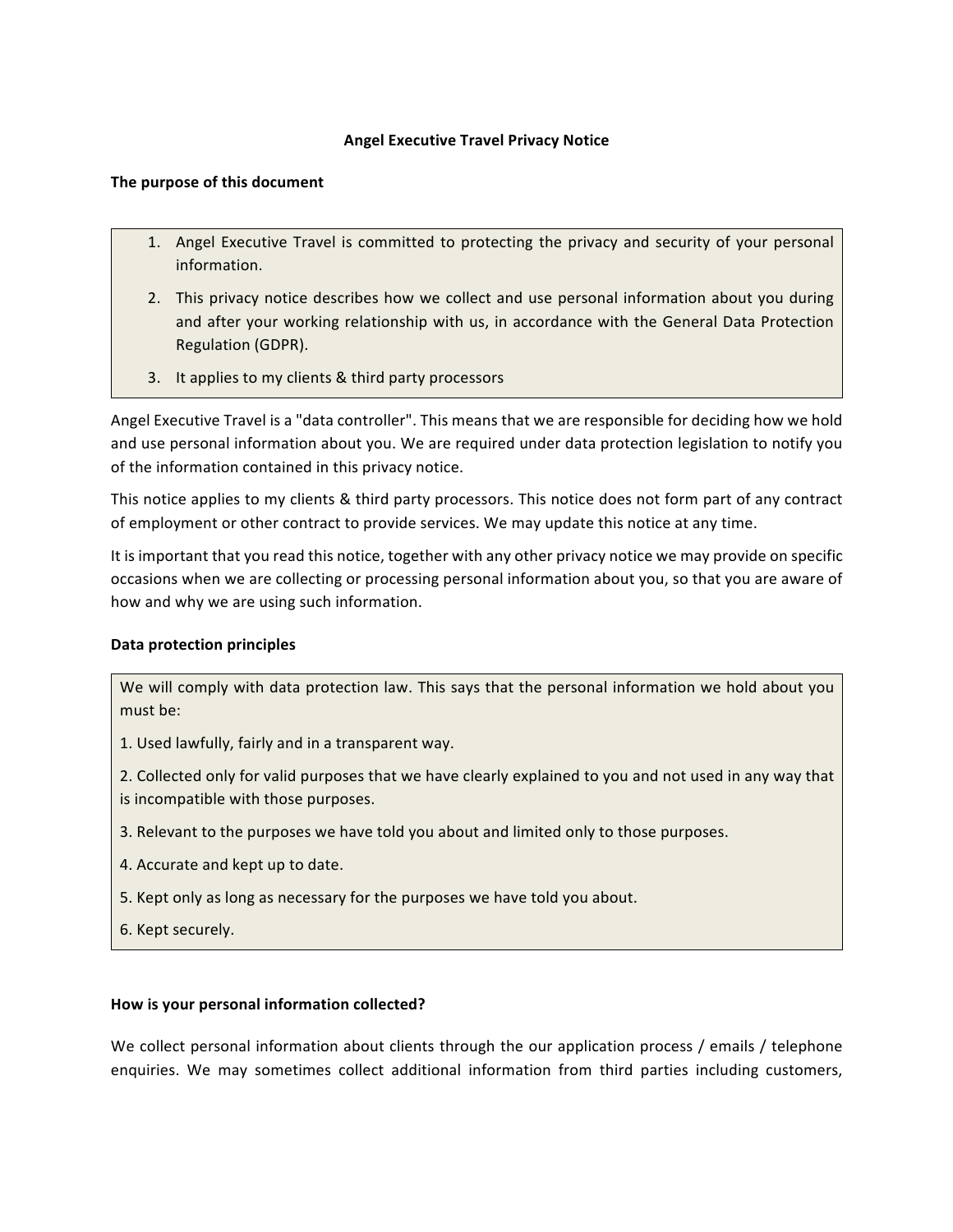suppliers and other referees or in order to perform other background checks throughout the [application/credit check process].

#### **How we use your personal data**

We will only use your personal information when the law allows us to. Most commonly, we will use your personal information in the following circumstances:

1. Where we need to perform the contract we have entered into with you.

2. Where we need to comply with a legal obligation.

3. Where it is necessary for our legitimate interests (or those of a third party) and your interests and fundamental rights do not override those interests.

We may also use your personal information in the following situations, which are likely to be rare:

1. Where we need to protect your interests (or someone else's interests).

2. Where it is needed in the public interest [or for official purposes].

Angel Executive Travel uses the information collected from you to perform the contract we have entered into with you to provide you with the benefits of being a Angel Executive Travel customer. Angel Executive Travel also acts on behalf of its clients in the capacity of data processor. When working exclusively as a data processor, Angel Executive Travel will be acting on the instruction of its client and will work hard to ensure that the client is fully GDPR compliant.

#### **If you fail to provide personal information**

If you fail to provide certain information when requested, we may not be able to perform the contract we have entered into with you (such as providing a benefit or service) [or we may be prevented from complying with our legal obligations (such as to ensure the health and safety of our workers).]

#### **Change of purpose**

We will only use your personal information for the purposes for which we collected it, unless we reasonably consider that we need to use it for another reason and that reason is compatible with the original purpose. If we need to use your personal information for an unrelated purpose, we will notify you and we will explain the legal basis which allows us to do so.

Please note that we may process your personal information without your knowledge or consent, in compliance with the above rules, where this is required or permitted by law.

Some personal data may be collected about you from the forms and surveys you complete, from records of our correspondence and phone calls and details of your visits to our website, including but not limited to personally identifying information like Internet Protocol (IP) addresses. Angel Executive Travel will use such information to identify its visitors. Angel Executive Travel may also collect statistics about the behavior of visitors to its website.

Angel Executive Travel's website uses cookies, which is a string of information that a website stores on a visitor's computer, and that the visitor's browser provides to the website each time the visitor returns.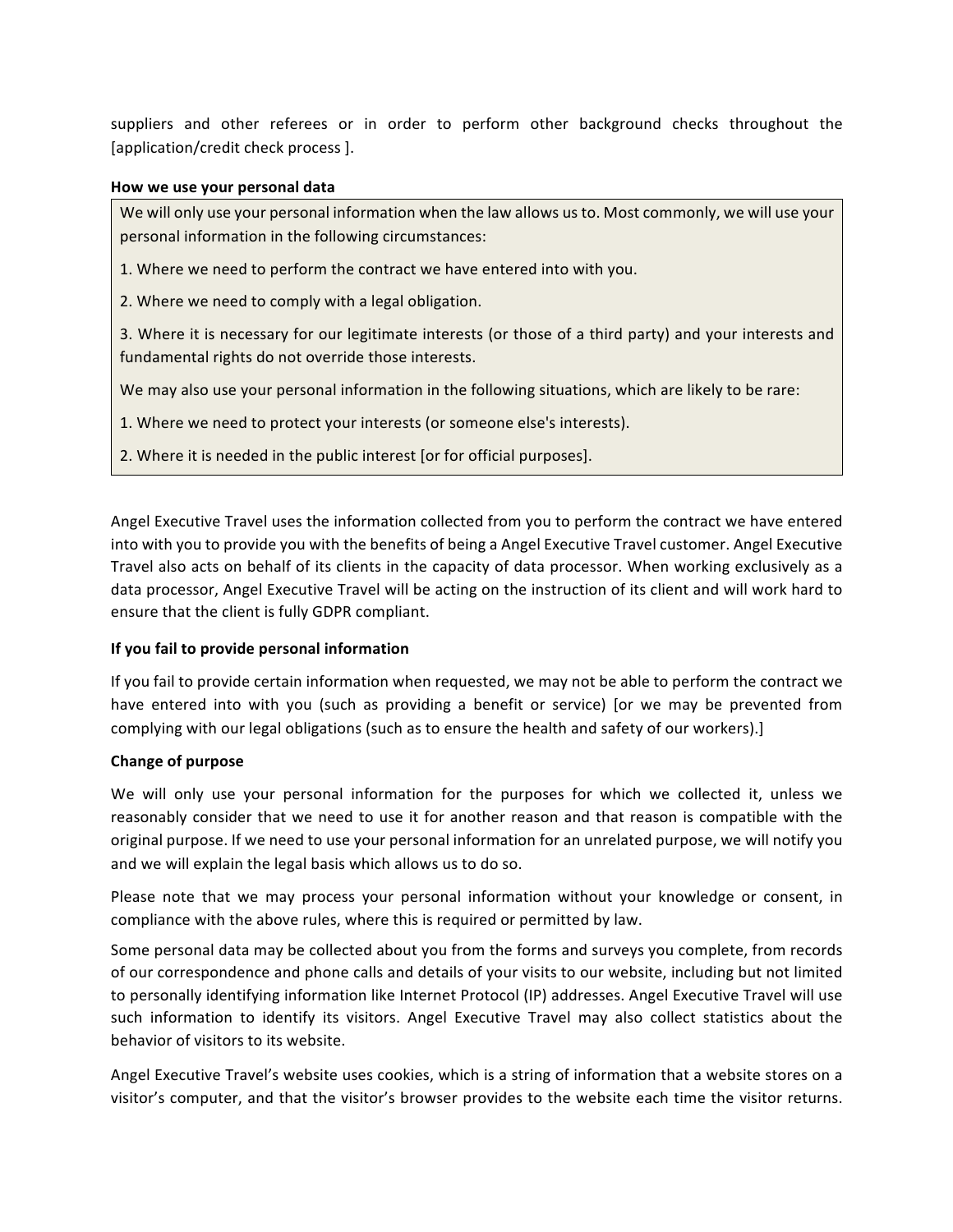Our website uses cookies to help Angel Executive Travel identify and track visitors and their website access preferences. Angel Executive Travel website visitors who do not wish to have cookies placed on their computers should set their browsers to refuse cookies before visiting Angel Executive Travel's website. For more information on the cookies we use, please see our [cookie policy].

Any information Angel Executive Travel holds about you and your business encompasses all the details we hold about you and any transactions including any third-party information we have obtained about you from public sources and our own suppliers such as credit processing agencies, or references provided by you in the course of your application.

# Legal basis for processing any personal data

The legal basis for processing your personal data is to meet Angel Executive Travel's contractual obligations to its customers to provide coach travel services.

Legitimate interests pursued by Angel Executive Travel and/or its clients.

To promote the marketing and consulting services offered by Angel Executive Travel and/or to market the services and/or products offered by Angel Executive Travel existing clients.

Through agreeing to this privacy notice you are consenting to Angel Executive Travel processing your personal data for the purposes outlined. You can withdraw consent at any time by emailing info@angelexecutivetravel.co.uk or writing to us, see last section for full contact details.

Angel Executive Travel may on occasions pass your Personal Information to third parties exclusively to process work on its behalf. Angel Executive Travel requires these parties to agree to process this information based on our instructions and requirements consistent with this Privacy Notice and GDPR.

## **Consent**

We do not need your consent to process your personal data in order to perform our contractual obligations to you. In limited circumstances, we may approach you for your written consent to allow us to process certain data or particularly sensitive data. If we do so, we will provide you with full details of the information that we would like it and the reason we need it, so that you can carefully consider whether you wish to consent. You should be aware that it is not a condition of your contract with us that you agree to any request for consent from us.

## **Data sharing**

We may have to share your data with third parties, including third-party service providers and other entities in the group.

We require third parties to respect the security of your data and to treat it in accordance with the law.

We may transfer your personal information outside the EU.

If we do, you can expect a similar degree of protection in respect of your personal information.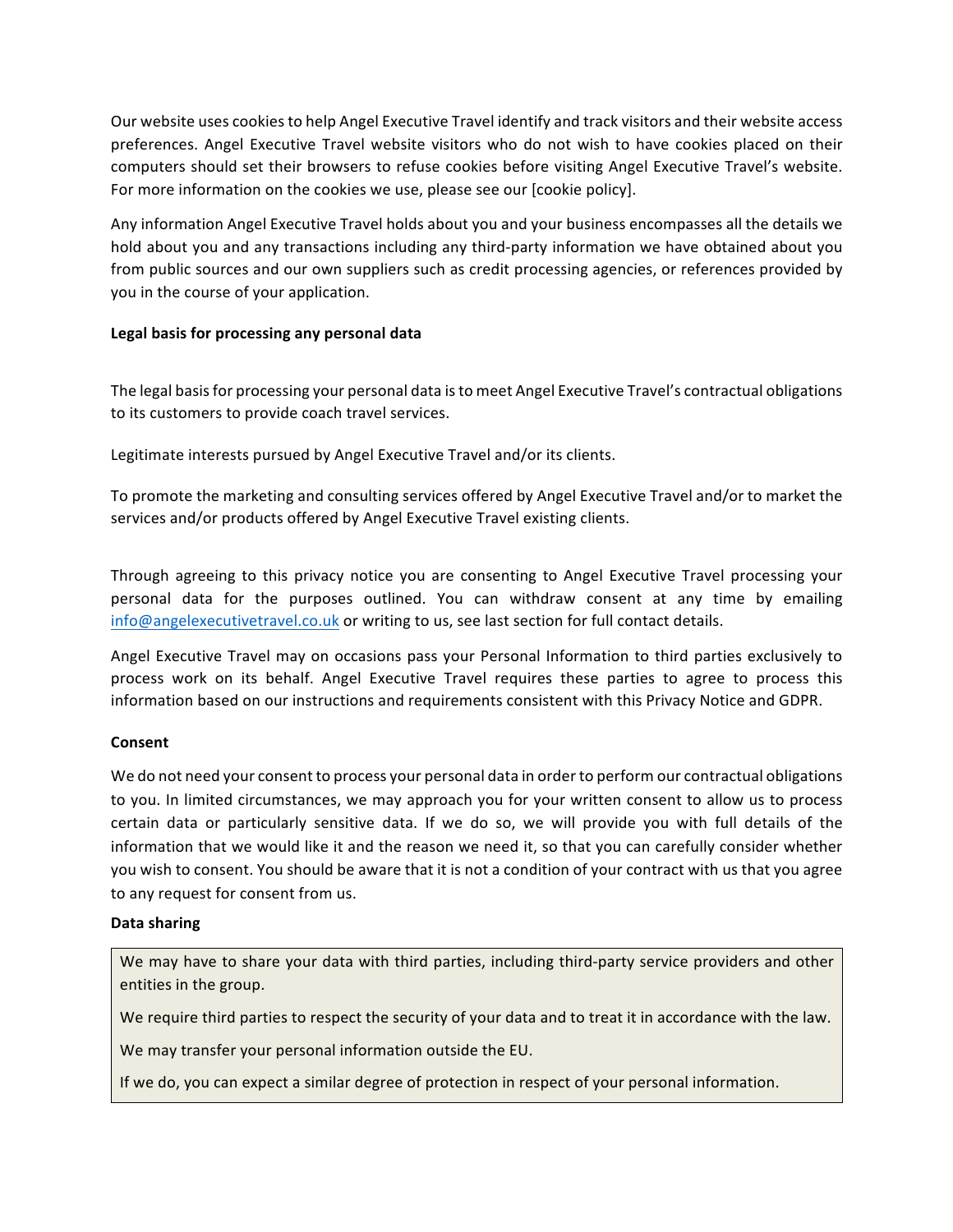# **[International Transfers**

We process your personal data involving transferring your data outside the European Economic Area (**EEA**).

Some of our external third parties are based outside the European Economic Area (**EEA**) so their processing of your personal data will involve a transfer of data outside the EEA.

Whenever we transfer your personal data out of the EEA, we ensure a similar degree of protection is afforded to it by ensuring at least one of the following safeguards is implemented:

- We will only transfer your personal data to countries that have been deemed to provide an adequate level of protection for personal data by the European Commission.
- Where we use certain service providers, we may use specific contracts approved by the European Commission which give personal data the same protection it has in Europe.
- Where we use providers based in the US, we may transfer data to them if they are part of the Privacy Shield which requires them to provide similar protection to personal data shared between the Europe and the US.

Please contact us if you want further information on the specific mechanism used by us when transferring your personal data out of the EEA.]

## Why might you share my personal information with third parties?

We will share your personal information with third parties where required by law, where it is necessary to administer the working relationship with you or where we have another legitimate interest in doing so.

## **Which third-party service providers process my personal information?**

"Third parties" includes third-party service providers (including contractors and designated agents) and other entities within our group. The following activities are carried out by third-party service providers: IT services, such as [extended payment plans, and payment processing providers, market research, product fulfilment and data analytics]. The activities for which we use third-party service providers may change from time to time in order for us to meet the needs of the business.

## How secure is my information with third-party service providers and other entities in our group?

All our third-party service providers and other entities in the group are required to take appropriate security measures to protect your personal information in line with our policies. We do not allow our thirdparty service providers to use your personal data for their own purposes. We only permit them to process your personal data for specified purposes and in accordance with our instructions.

## **What about other third parties?**

We may share your personal information with other third parties, for example in the context of the possible sale or restructuring of the business. We may also need to share your personal information with a regulator or to otherwise comply with the law.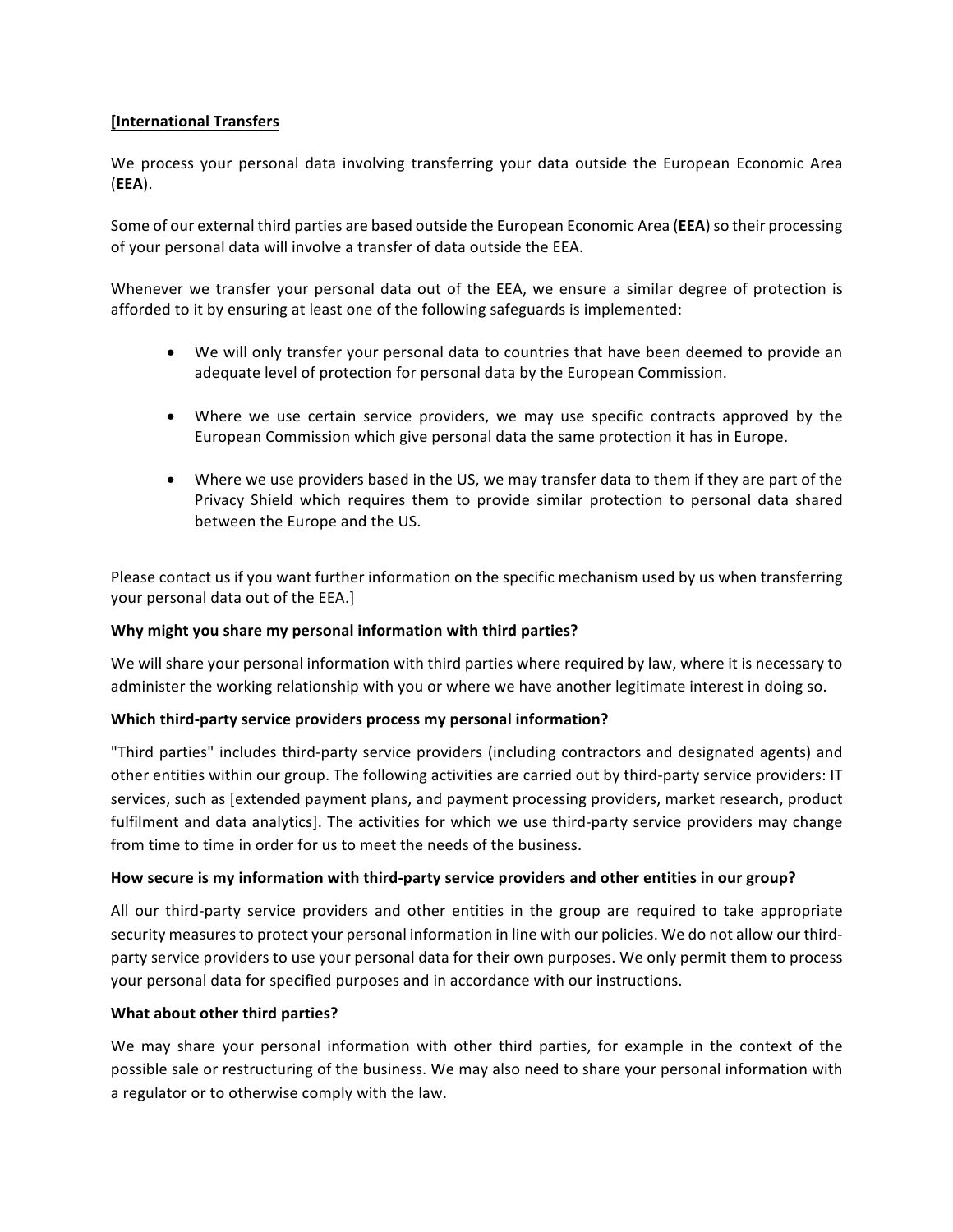### **Retention Policy**

Angel Executive Travel will process personal data during the duration of any contract and will continue to store only the personal data needed for up to 6 years after the contract has expired to meet any legal obligations. 

#### **Data storage**

Data is held in the UK using different (multiple) servers. Angel Executive Travel does not store personal data outside the EEA.

#### **Rights of access, correction, erasure, and restriction**

#### Your duty to inform us of changes

It is important that the personal information we hold about you is accurate and current. Please keep us informed if your personal information changes during your working relationship with us.

#### Your rights in connection with personal information

Under certain circumstances, by law you have the right to:

- **Request access** to your personal information (commonly known as a "data subject access request"). This enables you to receive a copy of the personal information we hold about you and to check that we are lawfully processing it.
- **Request correction** of the personal information that we hold about you. This enables you to have any incomplete or inaccurate information we hold about you corrected.
- **Request erasure** of your personal information. This enables you to ask us to delete or remove personal information where there is no good reason for us continuing to process it. You also have the right to ask us to delete or remove your personal information where you have exercised your right to object to processing (see below).
- Object to processing of your personal information where we are relying on a legitimate interest (or those of a third party) and there is something about your particular situation which makes you want to object to processing on this ground. You also have the right to object where we are processing your personal information for direct marketing purposes.
- **Request the restriction of processing** of your personal information. This enables you to ask us to suspend the processing of personal information about you, for example if you want us to establish its accuracy or the reason for processing it.
- Request the transfer of your personal information to another party.

If you want to review, verify, correct or request erasure of your personal information, object to the processing of your personal data, or request that we transfer a copy of your personal information to another party, please contact [DETAILS] in writing by emailing info@angelexecutivetravel.co.uk.

#### **No fee usually required**